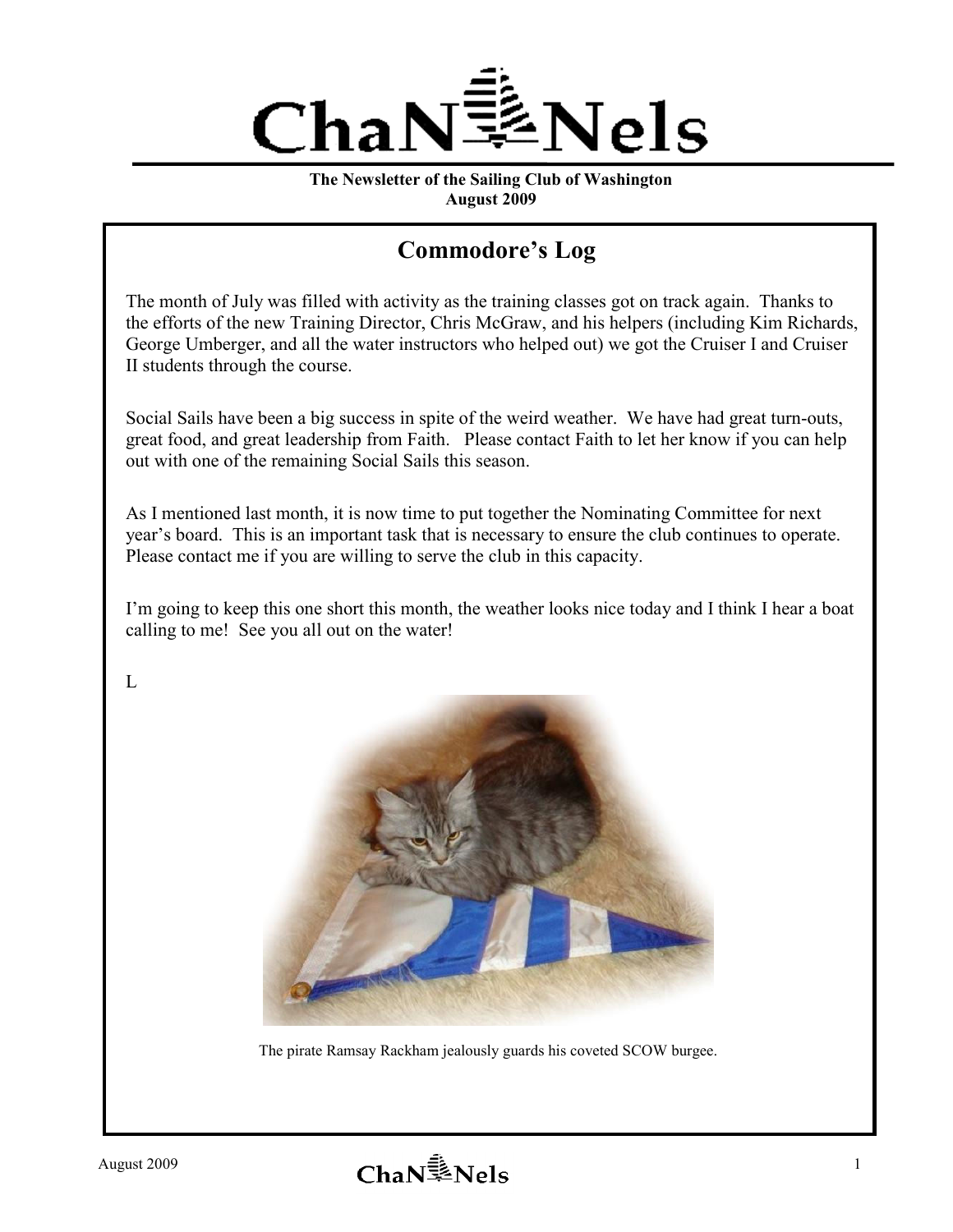

**The Five Skippers raise money for the Leukemia Cup – Thanks, guys!** 

| <b>Next Membership Meeting: Monday, August 10</b>                                                                                                                              |                                                                                                                                                                                                                                                                                                                                                                                                                         |  |  |  |
|--------------------------------------------------------------------------------------------------------------------------------------------------------------------------------|-------------------------------------------------------------------------------------------------------------------------------------------------------------------------------------------------------------------------------------------------------------------------------------------------------------------------------------------------------------------------------------------------------------------------|--|--|--|
| <b>Location:</b> American Legion Post, 400 Cameron Street, in Old Town Alexandria<br>Time: Socializing downstairs begins at 6:30 pm and the meeting begins upstairs at 7:30 pm |                                                                                                                                                                                                                                                                                                                                                                                                                         |  |  |  |
|                                                                                                                                                                                | <b>Upcoming meetings: August 10:</b> Bring your questions about the upcoming Leukemia Cup<br>regatta!<br><b>September 14:</b> Wolfgang Schaefer will tell us about his recent sailing<br>trip in Ibiza.<br><b>October 12:</b> Join us to hear Michael Geissinger recount tales of his<br>4,000 nautical mile trans-Atlantic voyage from Ft. Lauderdale, Florida,<br>to South Hampton, England, to deliver a Passport 51 |  |  |  |
| <b>Social Sail</b>                                                                                                                                                             | Every Thursday, Washington Sailing Marina, April - October, 6:00 pm                                                                                                                                                                                                                                                                                                                                                     |  |  |  |
| <b>Social No-Sail</b>                                                                                                                                                          | Events and locations vary, December - April, 6:00 pm                                                                                                                                                                                                                                                                                                                                                                    |  |  |  |
| <b>Board Meetings</b>                                                                                                                                                          | 1st Monday of every month, 7:00 pm (open to members)                                                                                                                                                                                                                                                                                                                                                                    |  |  |  |
| <b>Channels Deadline</b>                                                                                                                                                       | 15 <sup>th</sup> of every month. Submit articles to: channels09@scow.org                                                                                                                                                                                                                                                                                                                                                |  |  |  |
| 2009 Calendar                                                                                                                                                                  | http://www.scow.org/calendar.html                                                                                                                                                                                                                                                                                                                                                                                       |  |  |  |
| <b>SCOW Pictures</b>                                                                                                                                                           | http://picasaweb.google.com/Sailing.Club.of.Washington                                                                                                                                                                                                                                                                                                                                                                  |  |  |  |
| <b>SCOW Web Site</b>                                                                                                                                                           | http://www.scow.org                                                                                                                                                                                                                                                                                                                                                                                                     |  |  |  |

2 **Cha** $N^{\frac{2}{3}}$  **Nels** August 2009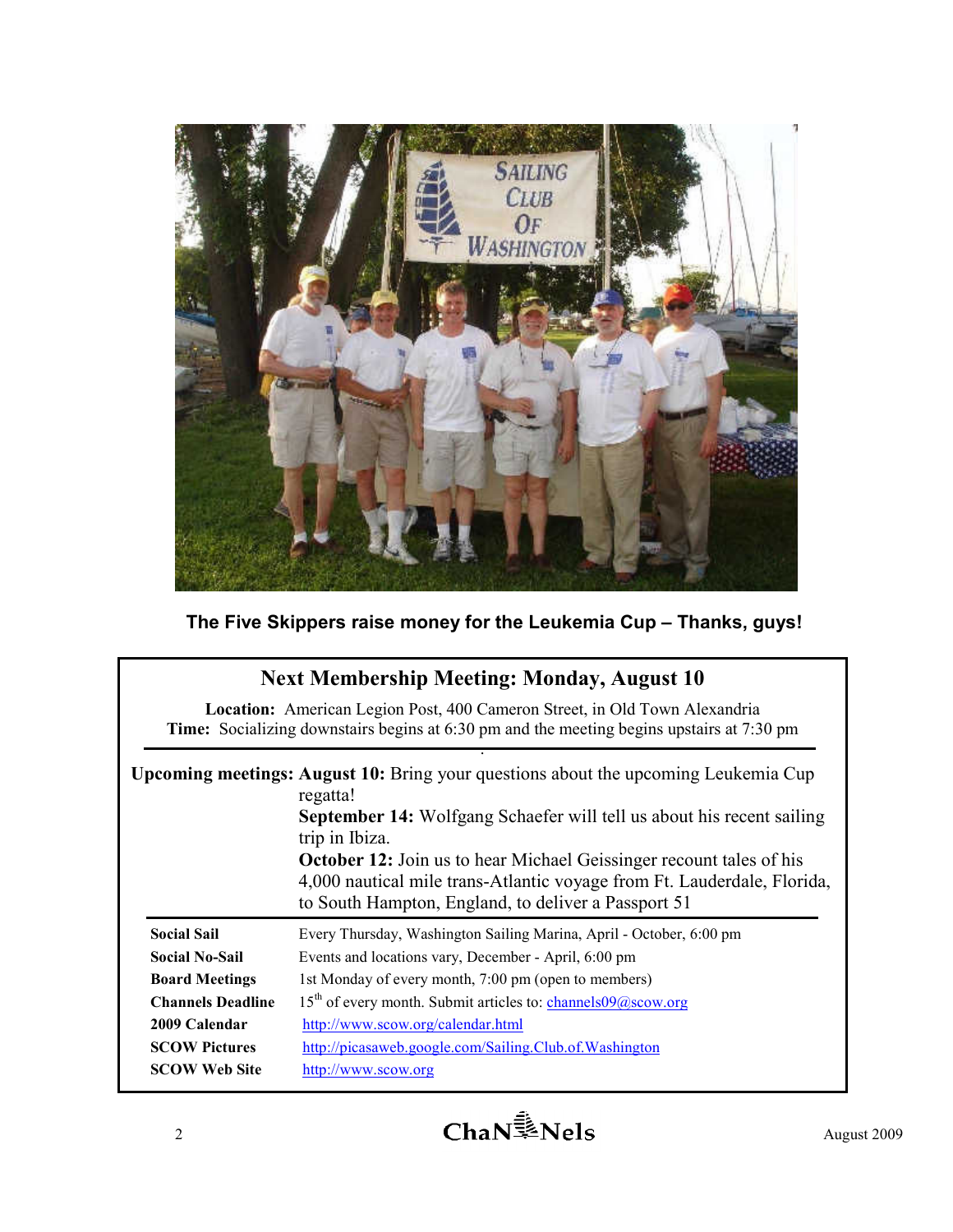

**Ms. Megan at the helm of Ms. Ellie -- SCOW June Basic Sailing Class** 

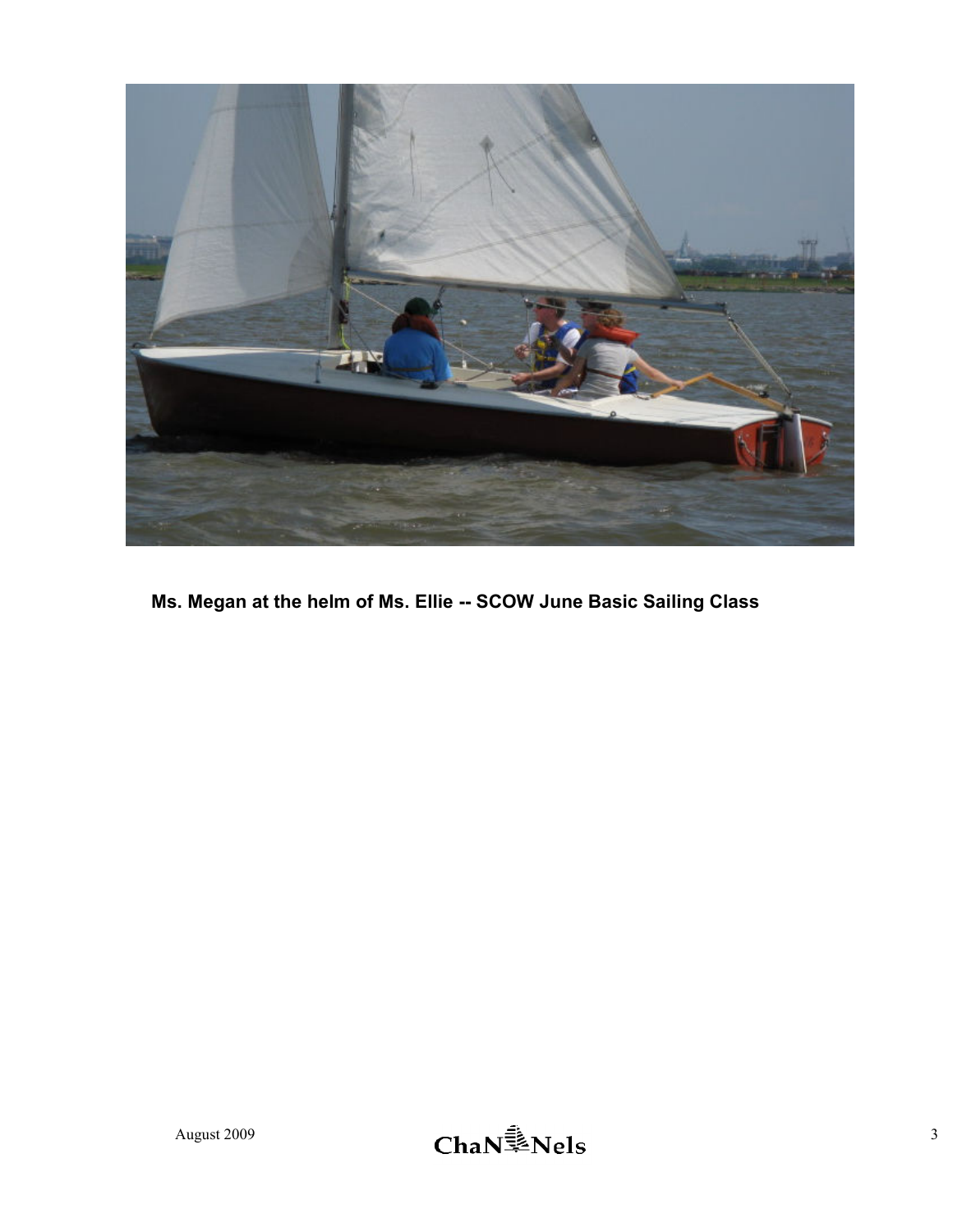Vice Commodore Bekki represented SCOW on a diplomatic mission to the World of Disney in July. The VC met with the Ambassador of Neverland, Captain Hook, and his Secretary of War, Mr. Smee. There she negotiated a treaty of safe passage to all SCOW sailors who sail to Neverland.



VC Bekki was able to accomplish this historic treaty with the rogues of Neverland through her delicate diplomatic skills and her vast knowledge of sea lore. At least that is what she reported back to the Commodore.